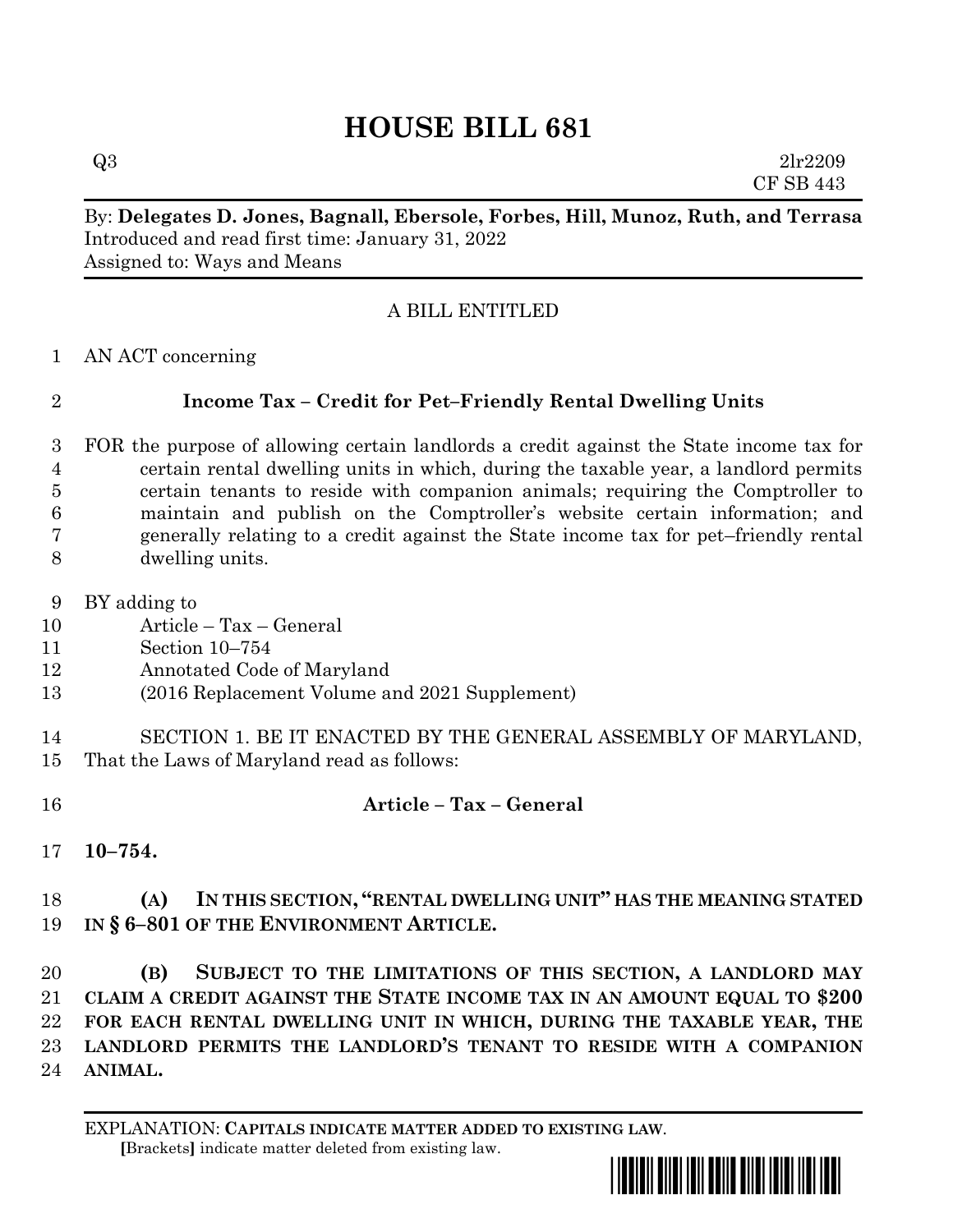**HOUSE BILL 681**

 **(C) (1) FOR EACH TAXABLE YEAR, THE CREDIT ALLOWED UNDER THIS SECTION MAY NOT EXCEED THE LESSER OF:**

**(I) \$2,000; OR**

 **(II) THE STATE INCOME TAX FOR THAT TAXABLE YEAR, CALCULATED BEFORE THE APPLICATION OF THE CREDITS UNDER THIS SECTION AND §§ 10–701 AND 10–701.1 OF THIS SUBTITLE, BUT AFTER THE APPLICATION OF OTHER CREDITS ALLOWABLE UNDER THIS SUBTITLE.**

 **(2) THE UNUSED AMOUNT OF CREDIT FOR ANY TAXABLE YEAR MAY NOT BE CARRIED OVER TO ANY OTHER TAXABLE YEAR.**

 **(D) (1) A LANDLORD CLAIMING THE CREDIT UNDER THIS SECTION MAY IMPOSE A LIMITATION ON THE TOTAL NUMBER OF COMPANION ANIMALS WITH WHICH A TENANT MAY RESIDE.**

 **(2) A LANDLORD CLAIMING THE CREDIT UNDER THIS SECTION MAY NOT IMPOSE:**

 **(I) A NON–REFUNDABLE PET FEE ON THE TENANT WHO RESIDES WITH A COMPANION ANIMAL; OR**

 **(II) BREED OR SIZE RESTRICTIONS ON THE COMPANION ANIMAL WITH WHICH THE TENANT SEEKS TO RESIDE.**

 **(E) IN ORDER TO CLAIM THE CREDIT ALLOWED UNDER THIS SECTION, THE LANDLORD SHALL FILE WITH THE LANDLORD'S INCOME TAX RETURN:**

 **(1) A LIST OF EACH PROPERTY AT WHICH THE LANDLORD PERMITS THE LANDLORD'S RESIDENTIAL RENTAL HOUSING TENANTS TO RESIDE WITH COMPANION ANIMALS IN THE TENANT'S RENTAL DWELLING UNIT AND FOR WHICH THE LANDLORD IS CLAIMING THE CREDIT UNDER THIS SECTION; AND**

 **(2) A COPY OF THE LANDLORD'S POLICIES GOVERNING COMPANION ANIMALS WITH RESPECT TO THE PROPERTY.**

 **(F) NOTWITHSTANDING THE LIMITATIONS UNDER TITLE 13, SUBTITLE 2 OF THIS ARTICLE, THE COMPTROLLER SHALL MAINTAIN AND PUBLISH ON THE COMPTROLLER'S WEBSITE A LIST OF LANDLORDS WHO CLAIM THE CREDIT ALLOWED UNDER THIS SECTION AND THE PROPERTIES AT WHICH EACH LANDLORD**